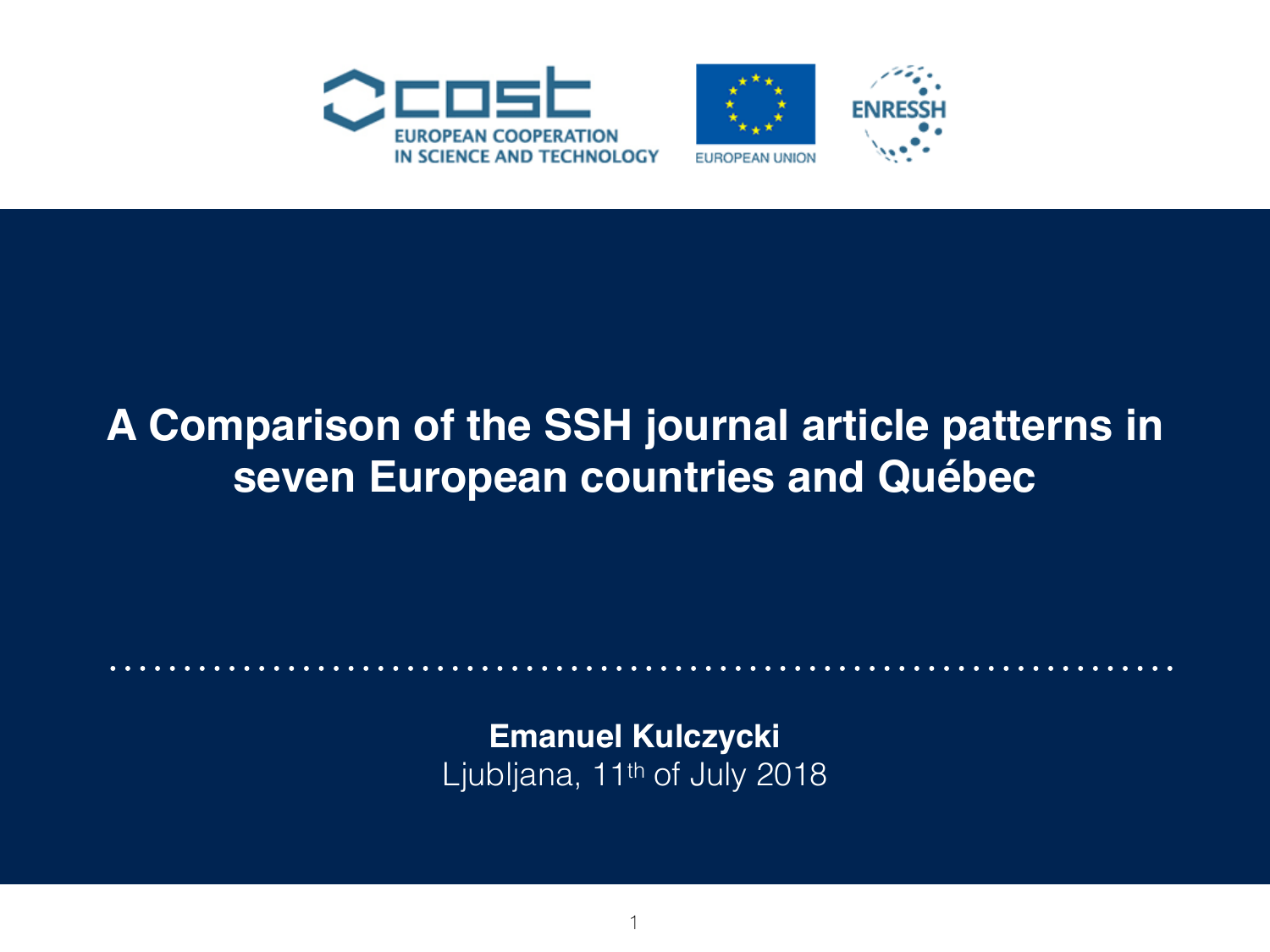## **The aim of the study**

The purpose of this study is to analyze national differences in the publication patterns of **SSH scholars** and focus on **journal articles** (WoS and non-WoS).

Data are collected on the **author level** what allow us to compare:

- how different countries and regions are using **language** (English vs. other languages),
- how it varies according to **gender**,
- how **topicality (disciplines) affects language** and how all of this varies in each of the countries involved in the study.

This will be the first analysis of its kind that does not solely rely on an incomplete data source like WoS.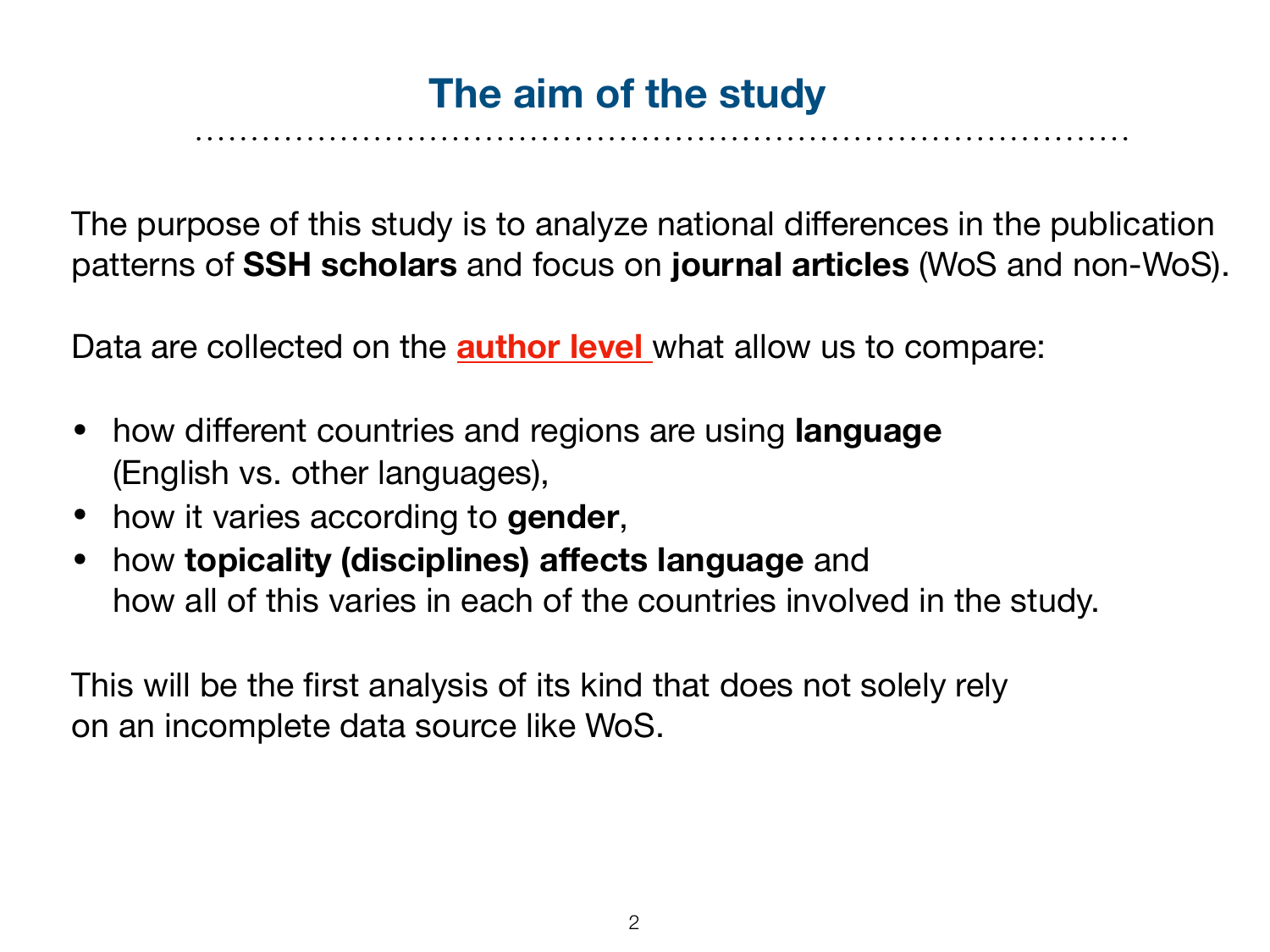## **Authors**

**Kasper Bruun Tim C.E. Engels Raf Guns Emanuel Kulczycki Vincent Larivière Michal Petr Janne Pölönen Ewa A. Rozkosz Gunnar Sivertsen Andreja Istenič Starčič Alesia A. Zuccala**

**Denmark** Flanders (Belgium) Flanders (Belgium) Poland Québec (Canada) Czech Republic Finland Poland **Norway** Slovenia **Denmark**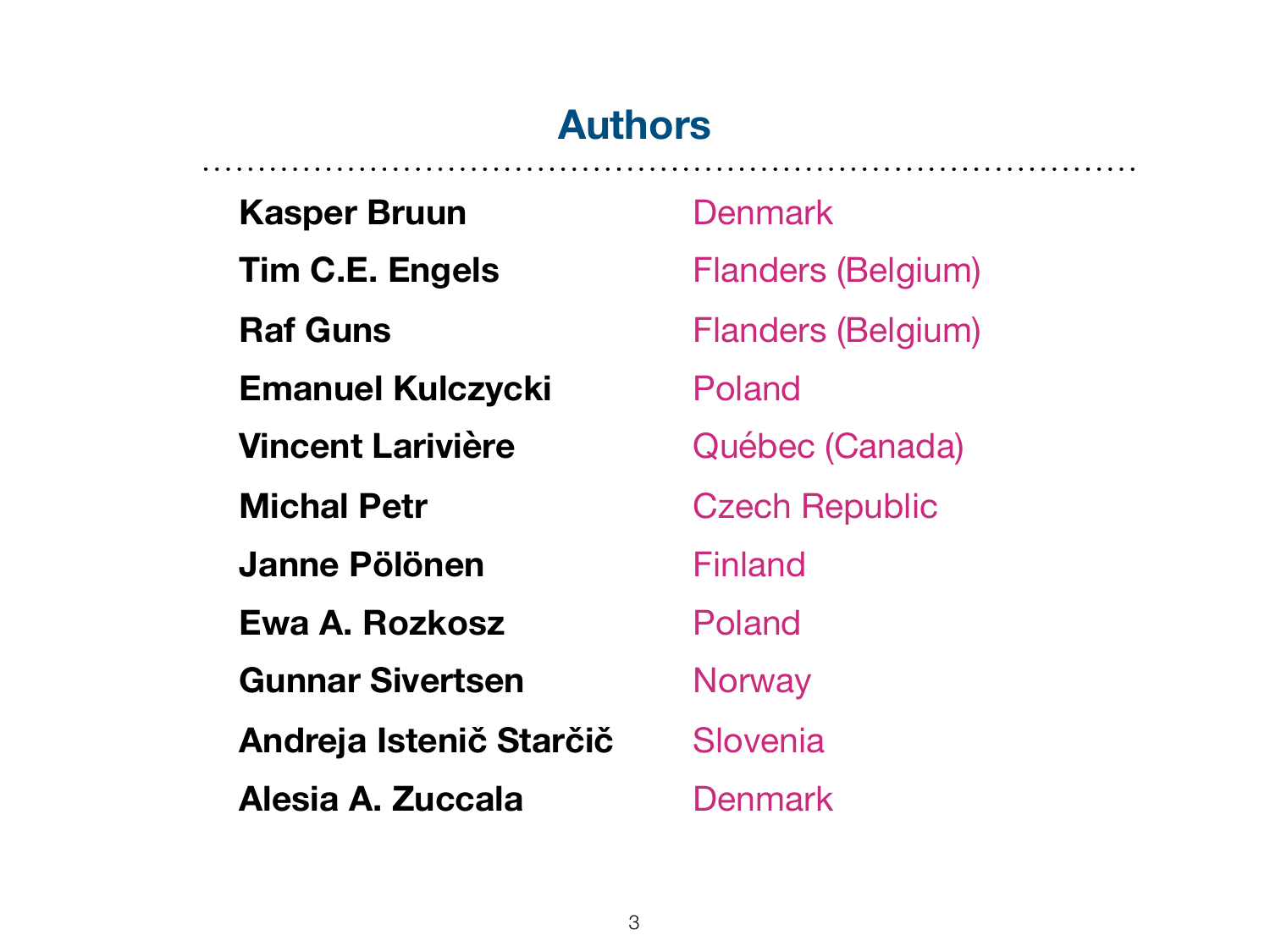

Journal articles published in the **2013–2015 period**.

### **Data on researchers**

- Name and surname
- University
- Gender
- Discipline

## **Data on articles**

- Article Title
- Year of publication
- Number of Authors
- Language of Publication
- Journal Title
- Issue
- Volume
- DOI
- ISSN
- eISSN (if applicable)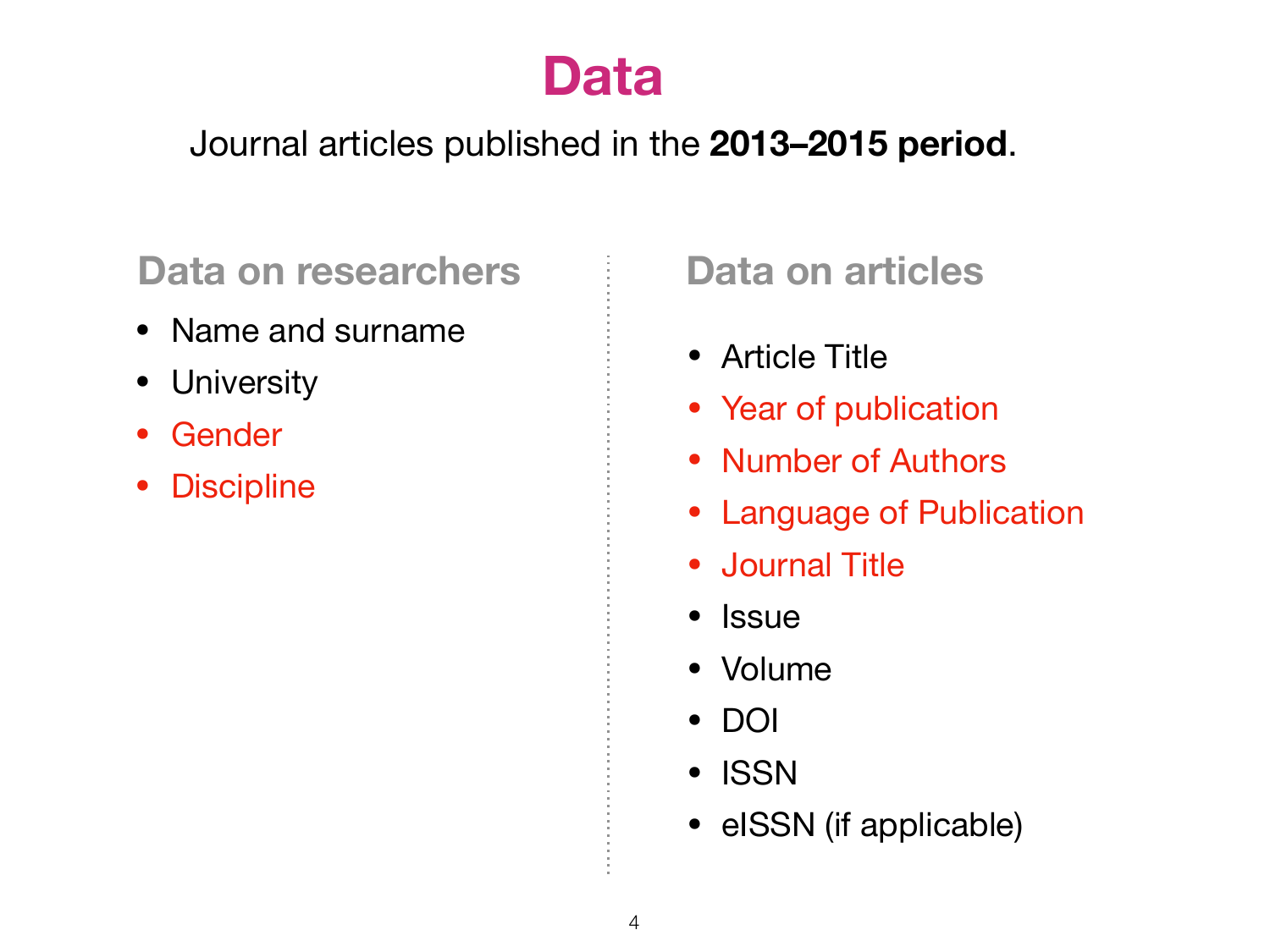#### **We are going to analyze the data on the following levels:**

- **▶ The whole SSH**
- Fields (SS/H) and disciplines
- **▶ Countries**
- Individual researchers D
- **B** Gender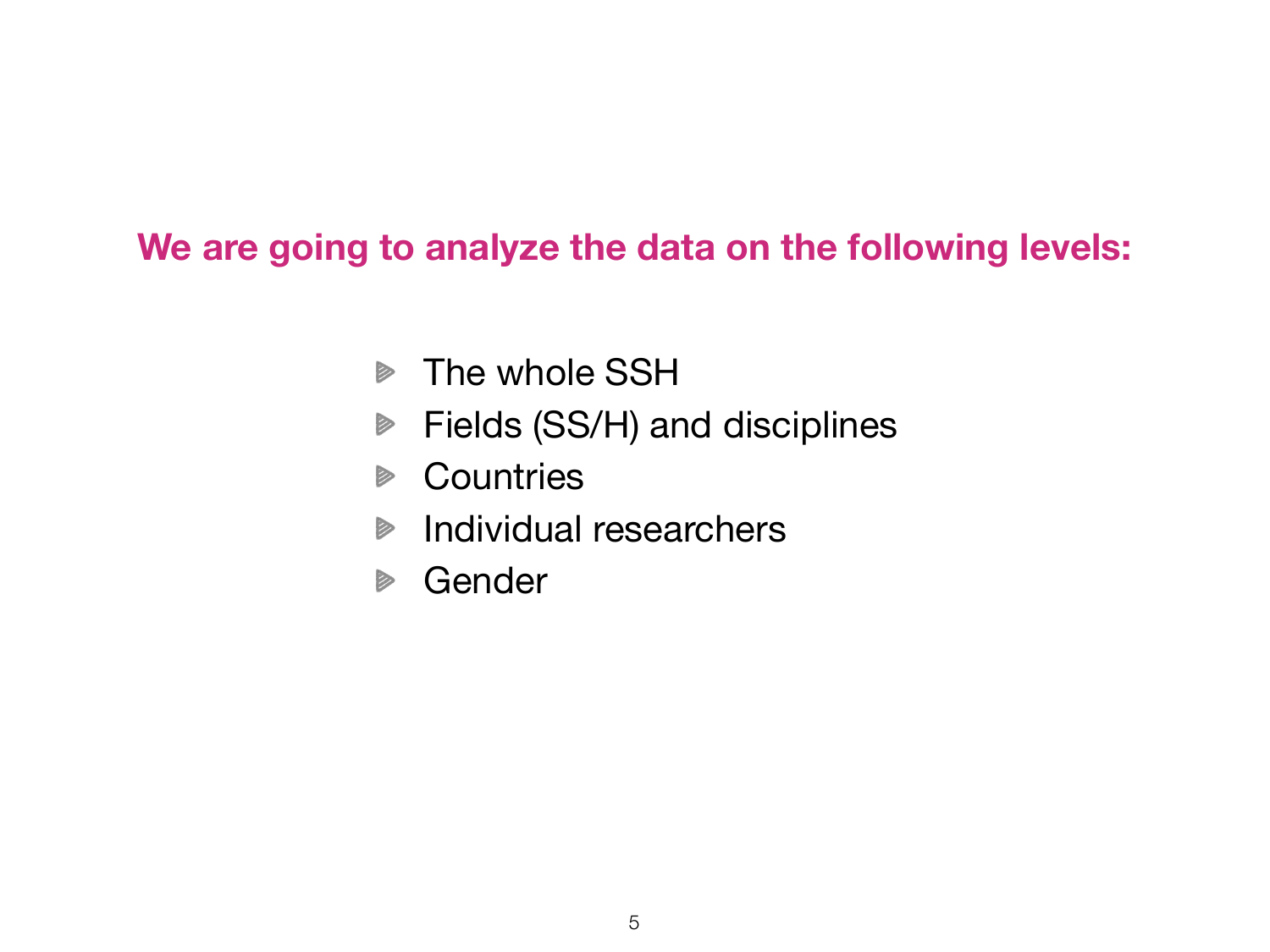# **Preliminary results**  Flanders, Czech Republic, Poland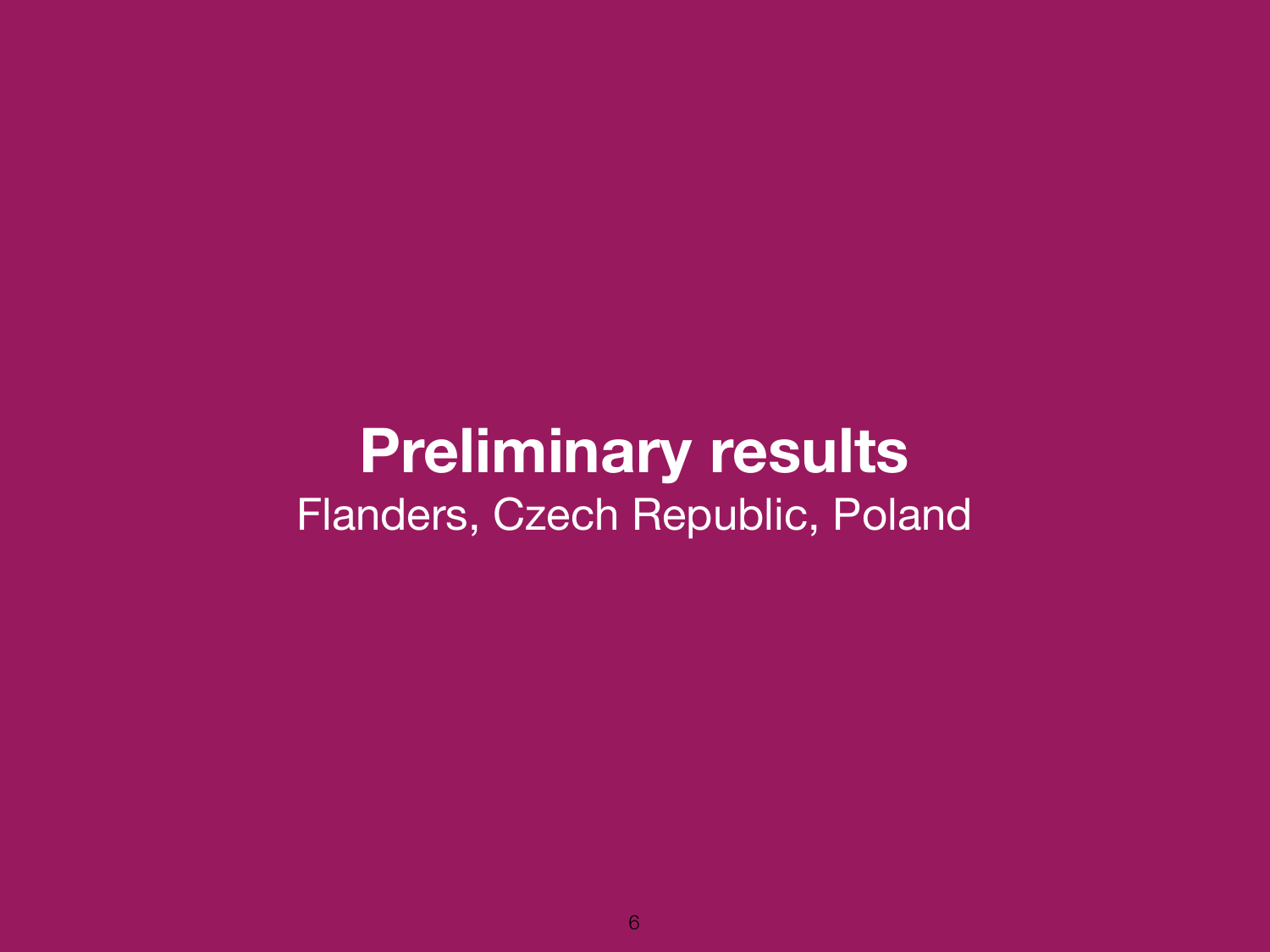#### **Discipline classification systems used in each country for assigning publications to disciplines**

| <b>Country</b>        | <b>Organizational</b><br>classification | <b>Cognitive</b><br>classification<br><b>(Researcher Level)</b> | <b>Cognitive</b><br>classification<br><b>(Publication Level)</b> |
|-----------------------|-----------------------------------------|-----------------------------------------------------------------|------------------------------------------------------------------|
| <b>Flanders</b>       | X                                       |                                                                 |                                                                  |
| <b>Czech Republic</b> | $\qquad \qquad$                         |                                                                 |                                                                  |
| <b>Poland</b>         | $\sim$                                  |                                                                 |                                                                  |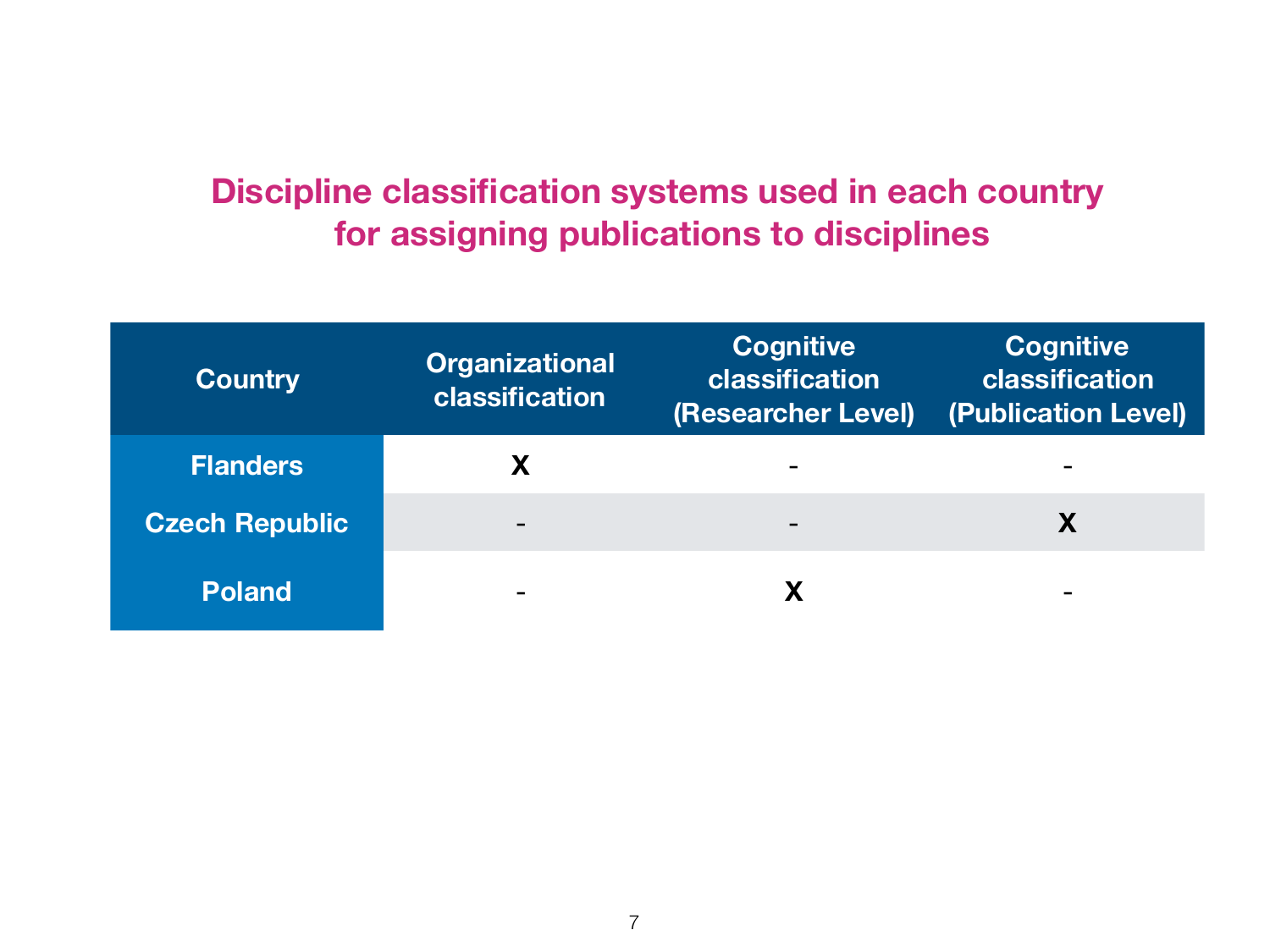# **Researchers and their productivity**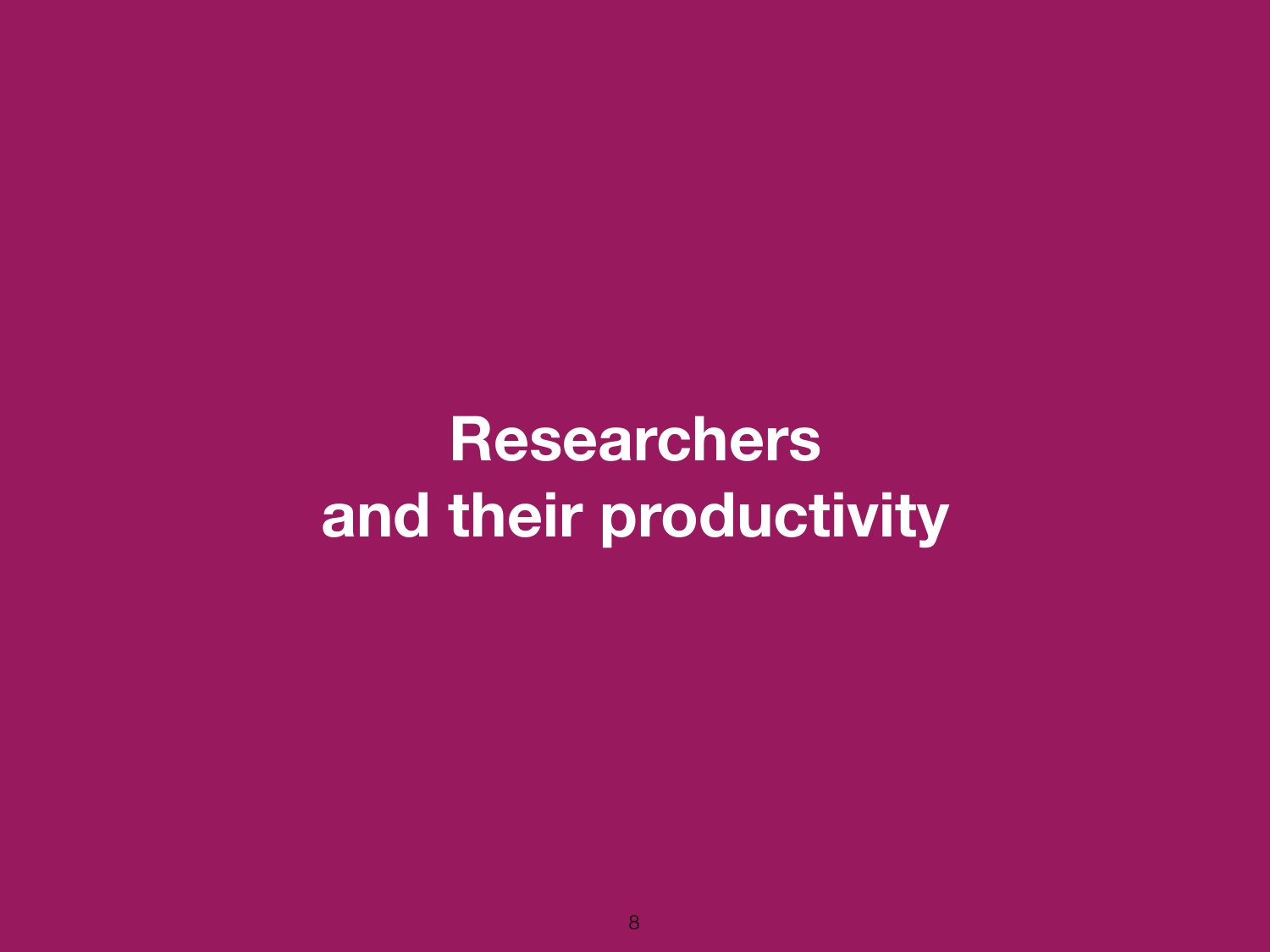#### **The number of SSH researchers per gender**

| <b>Country</b>        | <b>Female</b> | $\frac{6}{6}$ | <b>Male</b> | $\frac{0}{0}$ | Total  |
|-----------------------|---------------|---------------|-------------|---------------|--------|
| <b>Flanders</b>       | 4,538         | 43.95         | 5,788       | 56.05         | 10,326 |
| <b>Czech Republic</b> | 5,515         | 45.44         | 6,621       | 54.56         | 12,136 |
| <b>Poland</b>         | 12,355        | 48.93         | 12,895      | 51.07         | 25,250 |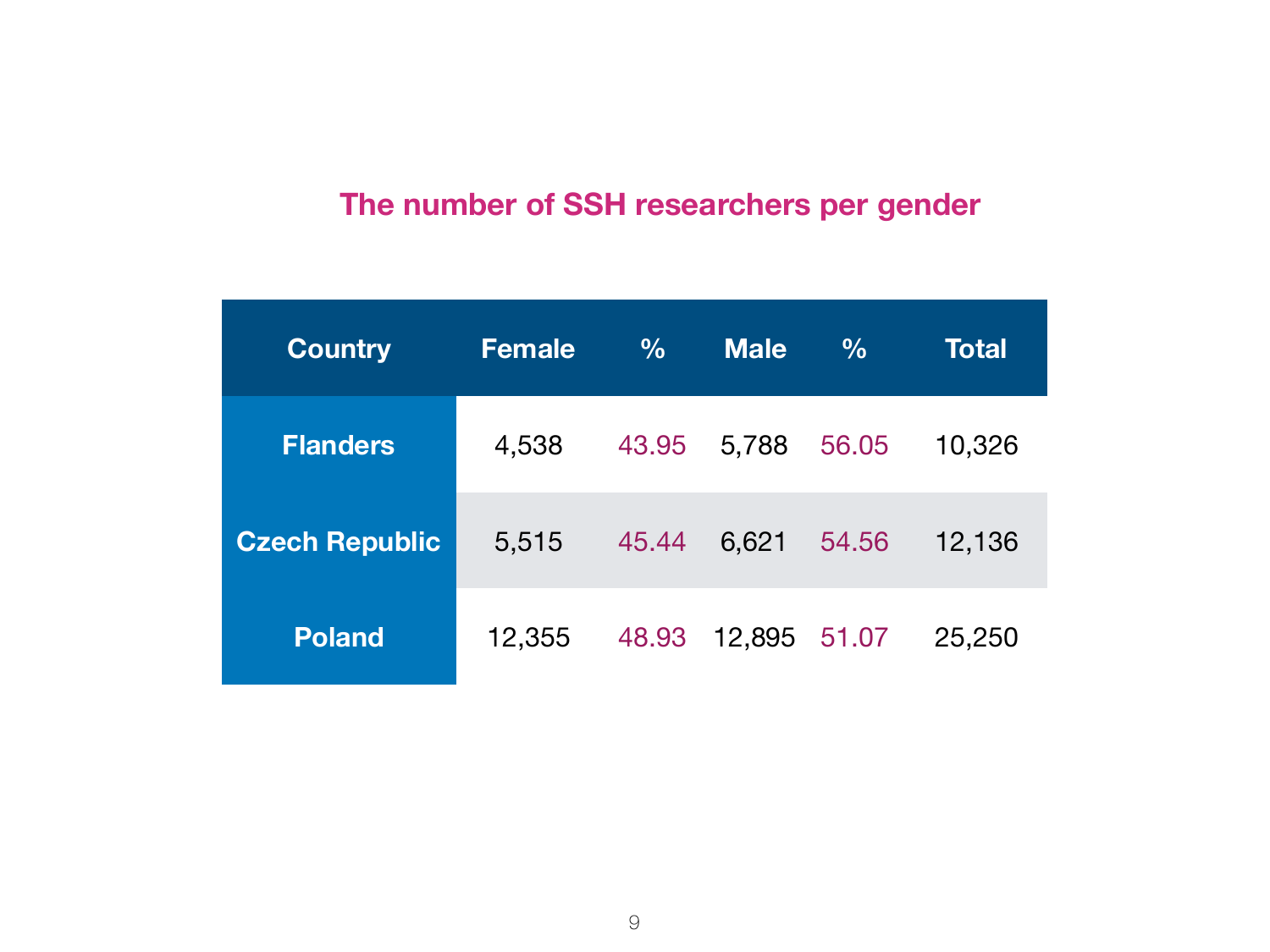#### **POLAND: Gender balance across disciplines**

| Education                            |              | 71.84% |             | 28.16%      |
|--------------------------------------|--------------|--------|-------------|-------------|
| <b>Languages and Literature</b>      |              | 64.51% |             | 35.49%      |
| Psychology and cognitive sciences    |              | 62.88% |             | 37.12%      |
| <b>Other Humanities and the Arts</b> |              | 58.28% |             | 41.72%      |
| Media and communications             |              | 56.42% |             | 43.58%      |
| <b>Arts</b>                          |              | 52.83% |             | 47.17%      |
| Sociology                            |              | 50.71% |             | 49.29%      |
| <b>Economics and Business</b>        | 48.81%       |        | 51.19%      |             |
| Law                                  | 39.77%       |        | 60.23%      |             |
| <b>Political science</b>             | 36.34%       |        | 63.66%      |             |
| Other social sciences                | 29.93%       |        | 70.07%      |             |
| <b>History and Archaeology</b>       | 29.70%       |        | 70.30%      |             |
| Philosophy, Ethics and Religion      | 21.24%       |        | 78.76%      |             |
|                                      | 0%<br>25%    |        | 50%         | 75%<br>100% |
|                                      | Female<br>10 |        | <b>Male</b> |             |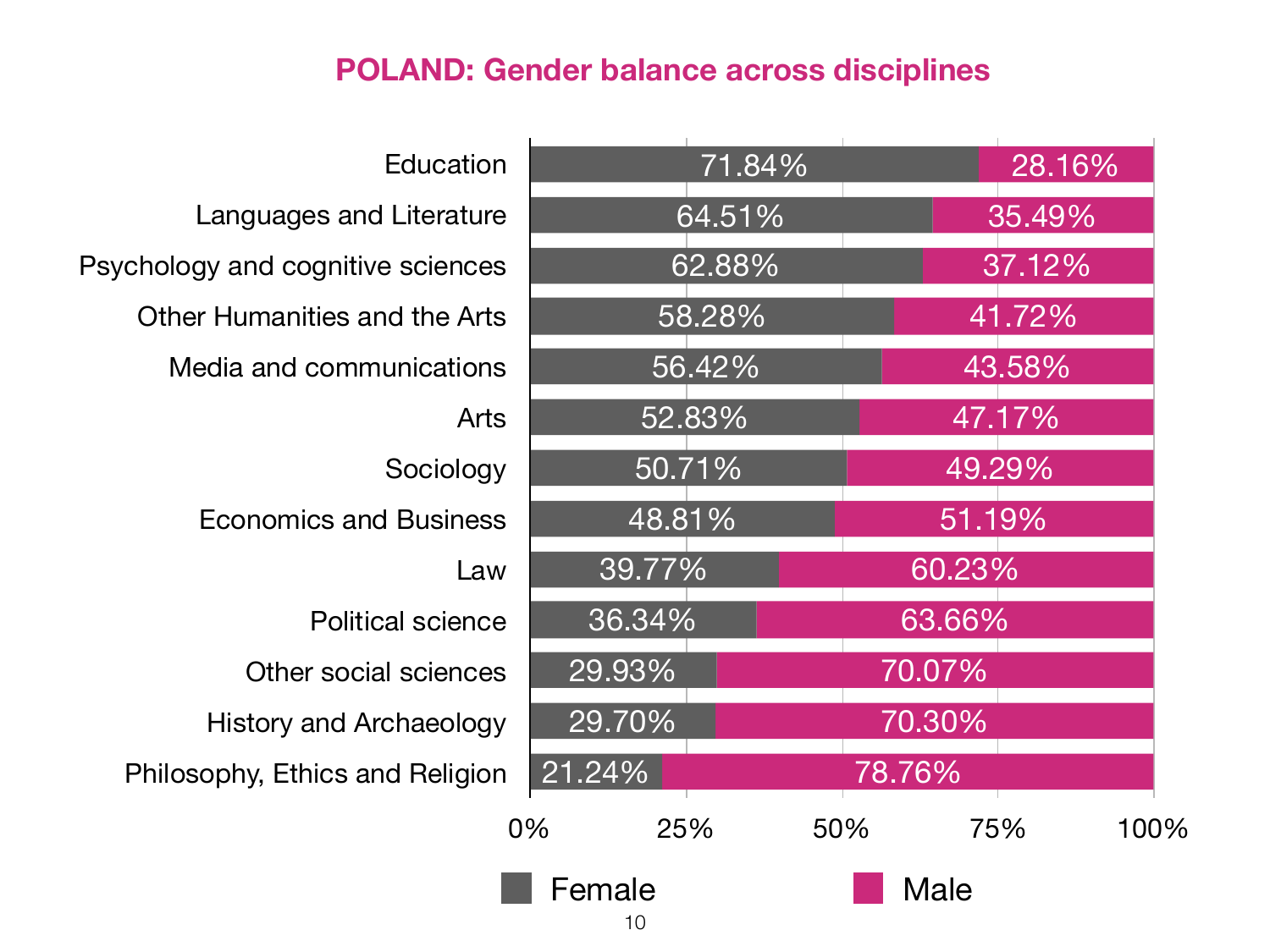#### **TOP 10 of the most productive researchers in the 2013–2015 period**

| <b>Country</b>  | <b>Gender</b> | <b>Discipline</b>              | <b>Number of articles</b> |
|-----------------|---------------|--------------------------------|---------------------------|
| <b>Flanders</b> | female        | Social health sciences         | 157                       |
| <b>Flanders</b> | male          | Social health sciences         | 125                       |
| <b>Poland</b>   | male          | <b>Political science</b>       | 96                        |
| <b>Flanders</b> | male          | Social health sciences         | 93                        |
| <b>Flanders</b> | male          | Social health sciences         | 90                        |
| <b>Poland</b>   | female        | <b>Business and management</b> | 88                        |
| <b>Flanders</b> | female        | Social health sciences         | 78                        |
| <b>Poland</b>   | female        | Finance                        | 72                        |
| <b>Flanders</b> | female        | Social health sciences         | 71                        |
| <b>Flanders</b> | male          | Sociology                      | 71                        |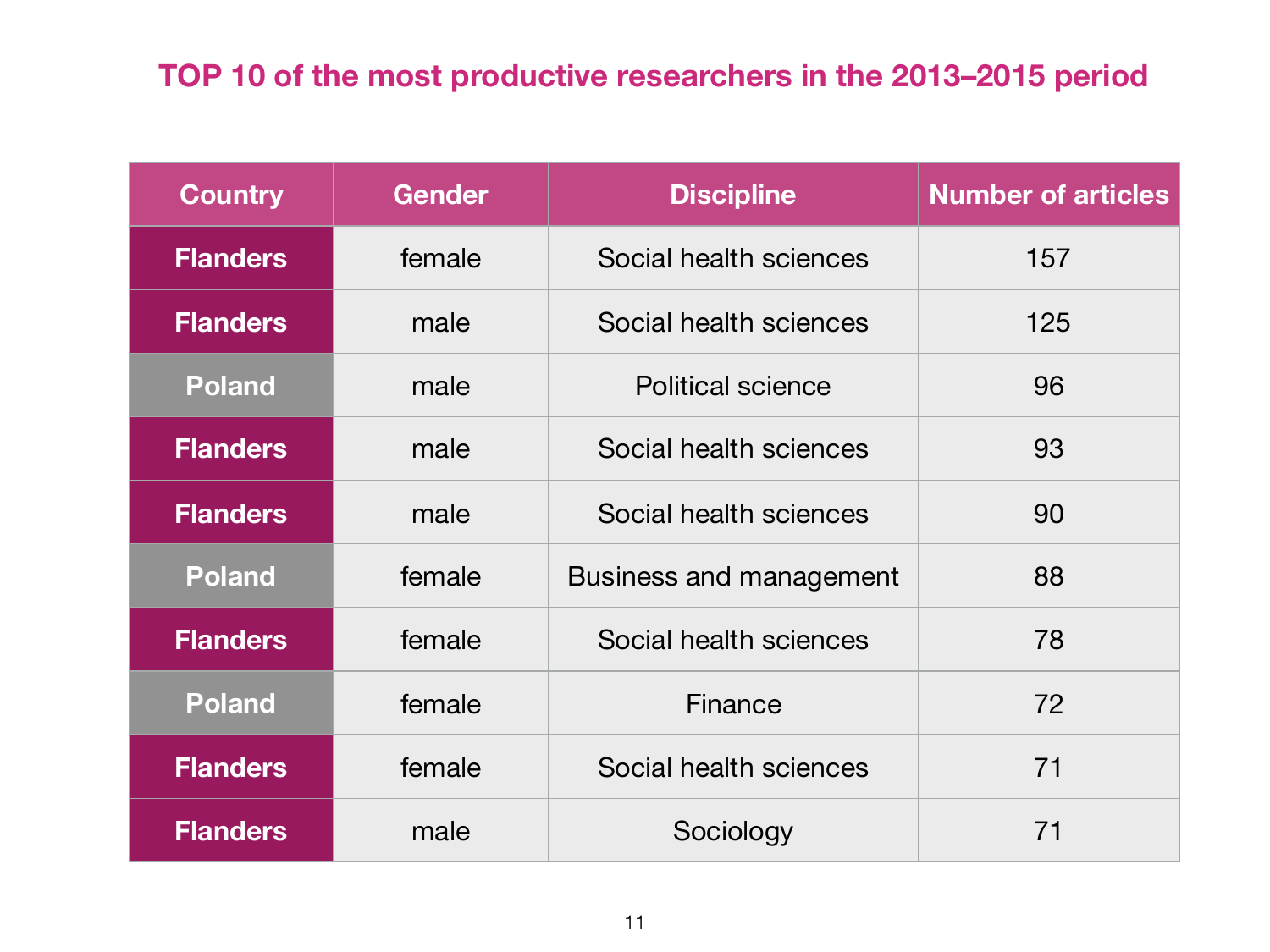#### **Researchers from three countries (N = 47,712) The histogram of researchers' productivity.**

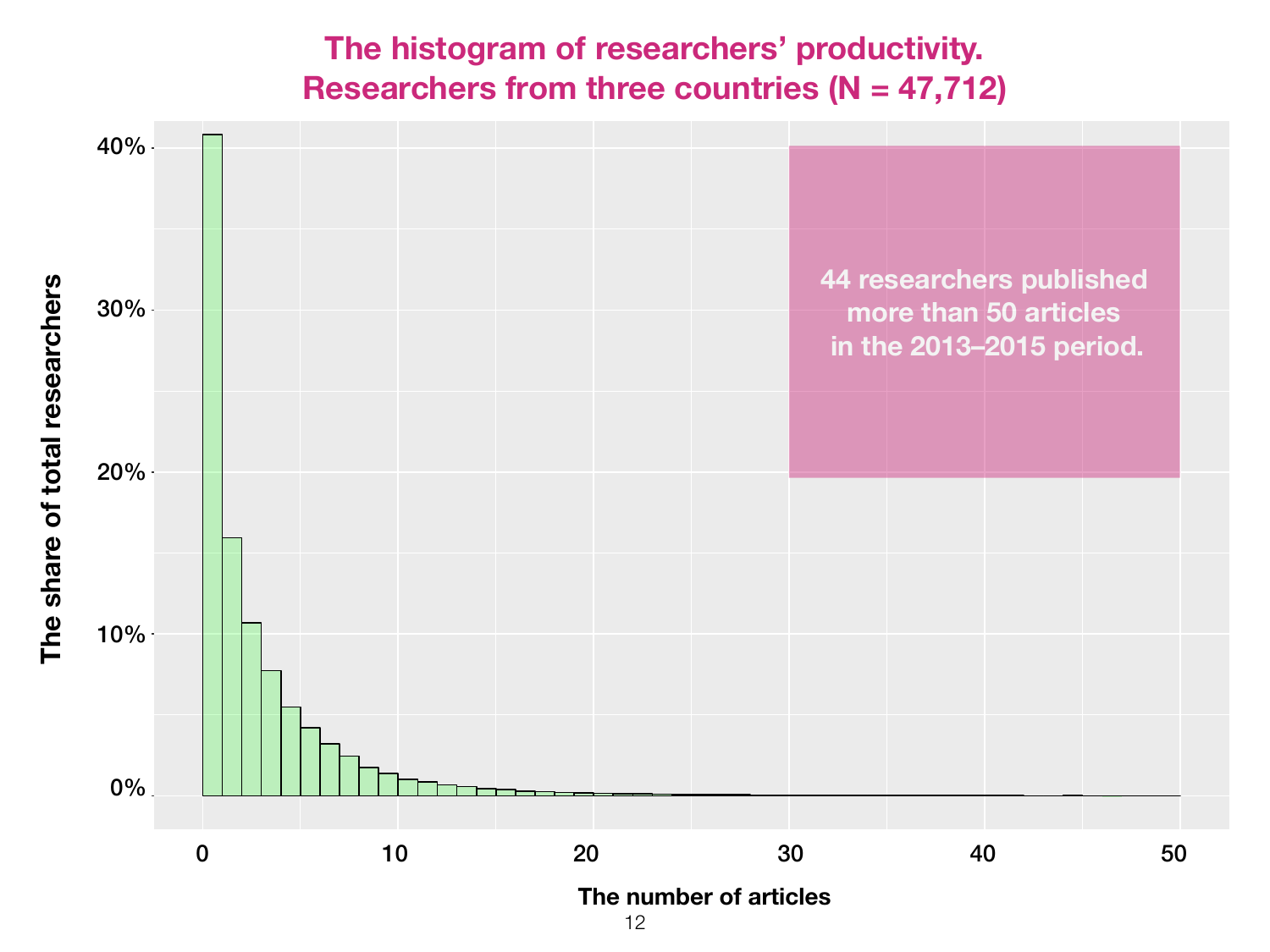#### **The number of articles published by individual researchers\* per country ( N = 132,778 )**



**\*** Only researchers who published at least 1 article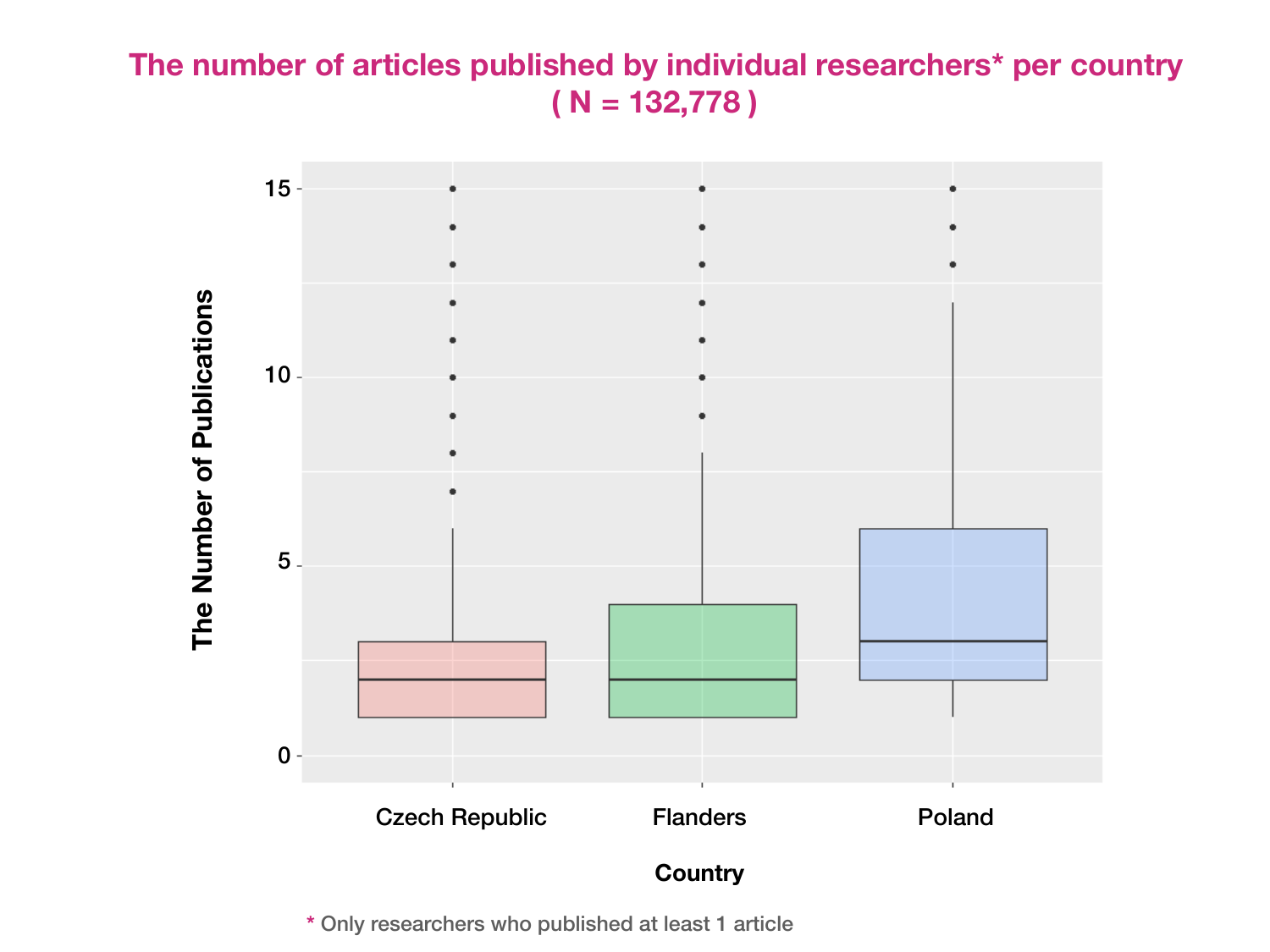# **Articles**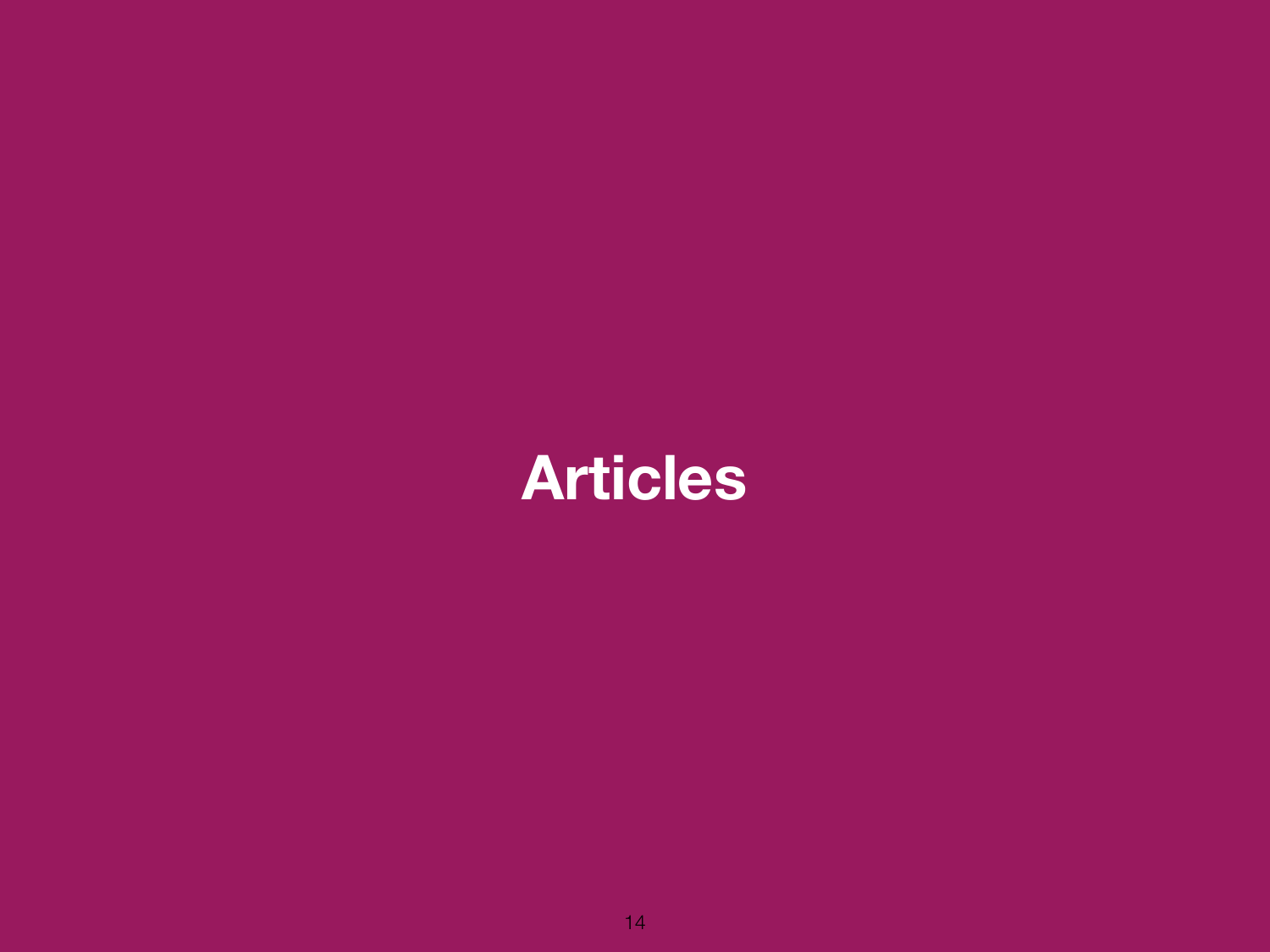#### **The number of articles per country ( N = 132,778 articles)**

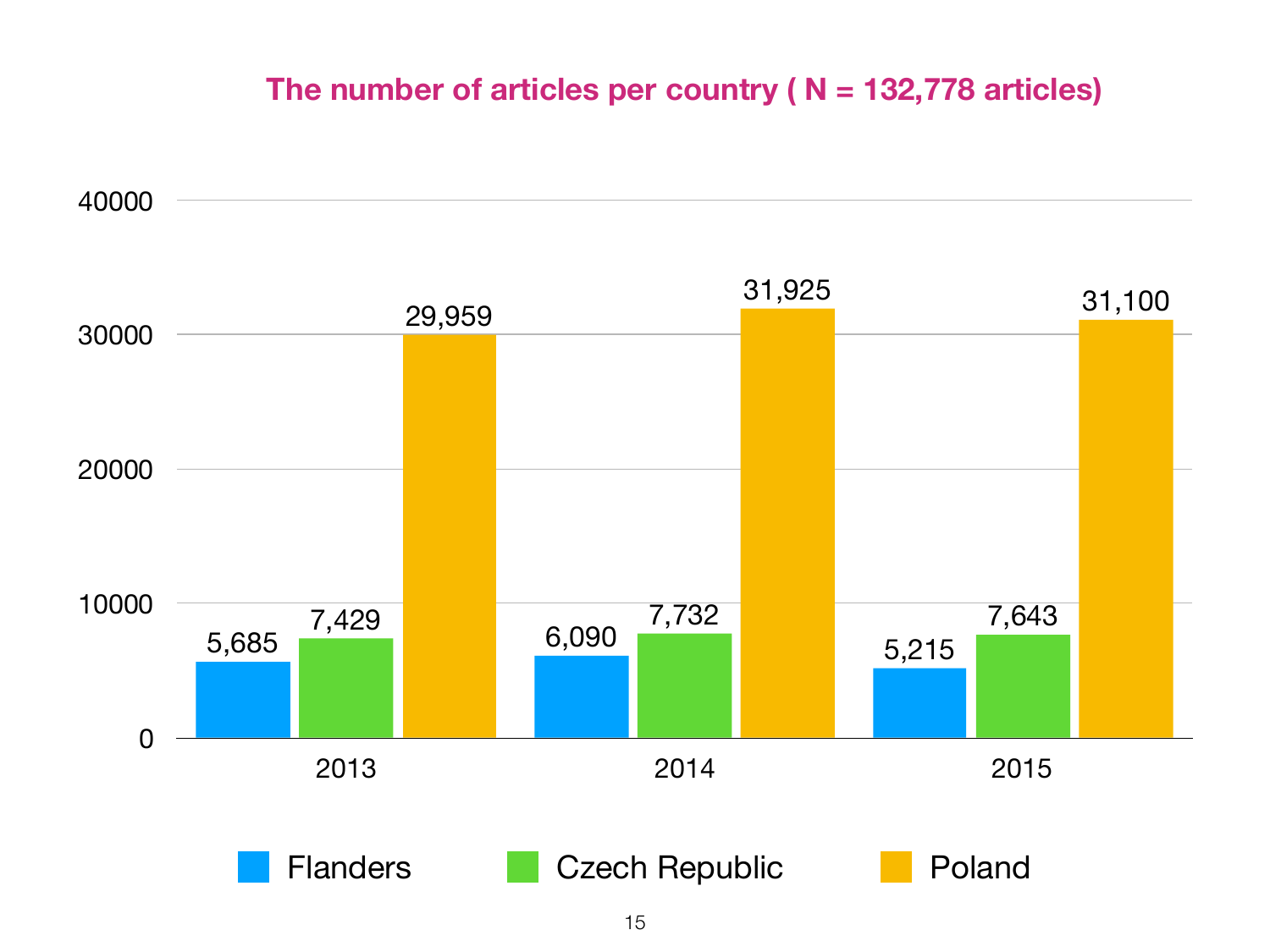#### **The Researchers / Journals ratio**

| <b>Country</b>                  | <b>Number of</b><br><b>Researchers</b> | <b>Number of Journals</b><br>in which they published | <b>Ratio</b> |
|---------------------------------|----------------------------------------|------------------------------------------------------|--------------|
| <b>Flanders</b>                 | 10,326                                 | 5,628                                                | 1.8          |
| <b>Czech</b><br><b>Republic</b> | 12,136                                 | 3,905                                                | 3.1          |
| <b>Poland</b>                   | 25,250                                 | 8,153                                                | 3.1          |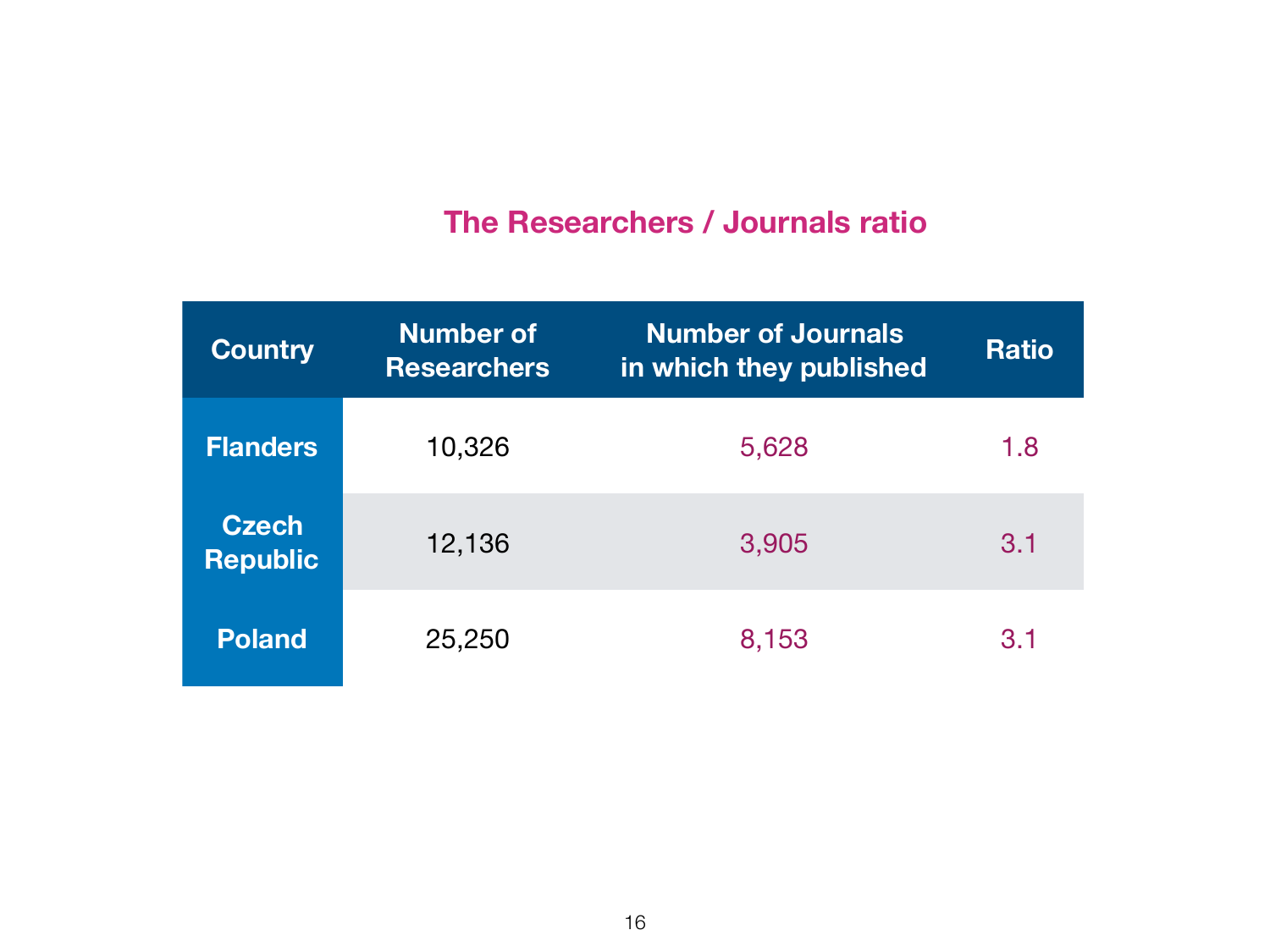#### **The Web of Science coverage**

| <b>Country</b>        | <b>Number of articles</b> | <b>Number of articles in</b><br>journals indexed in the WoS |
|-----------------------|---------------------------|-------------------------------------------------------------|
| <b>Flanders</b>       | 16,990                    | 10,082                                                      |
| <b>Czech Republic</b> | 22,804                    | 1,946                                                       |
| <b>Poland</b>         | 92,984                    | 7.154                                                       |

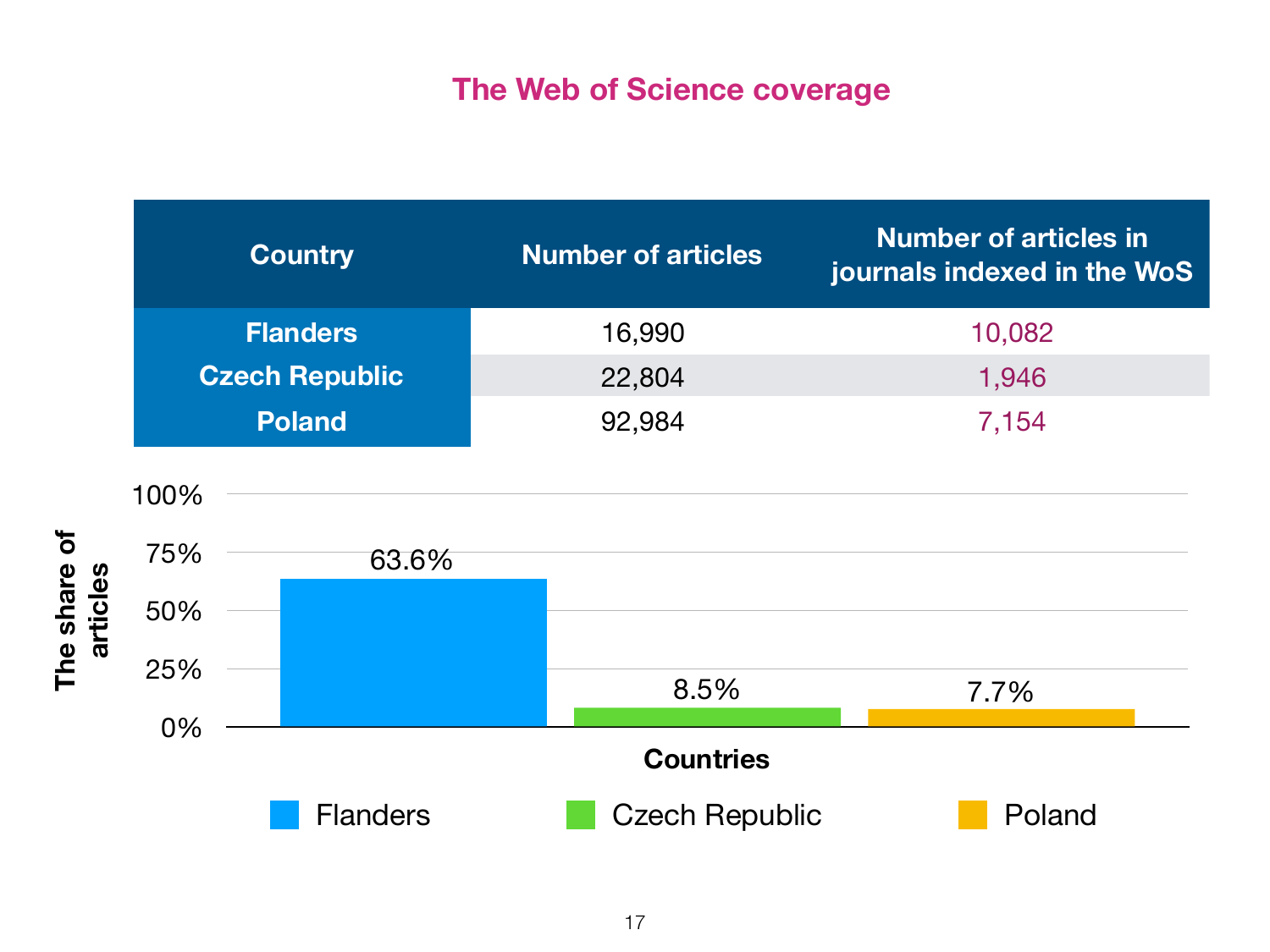#### **The shares of article languages across countries ( N = 132,778 articles )**

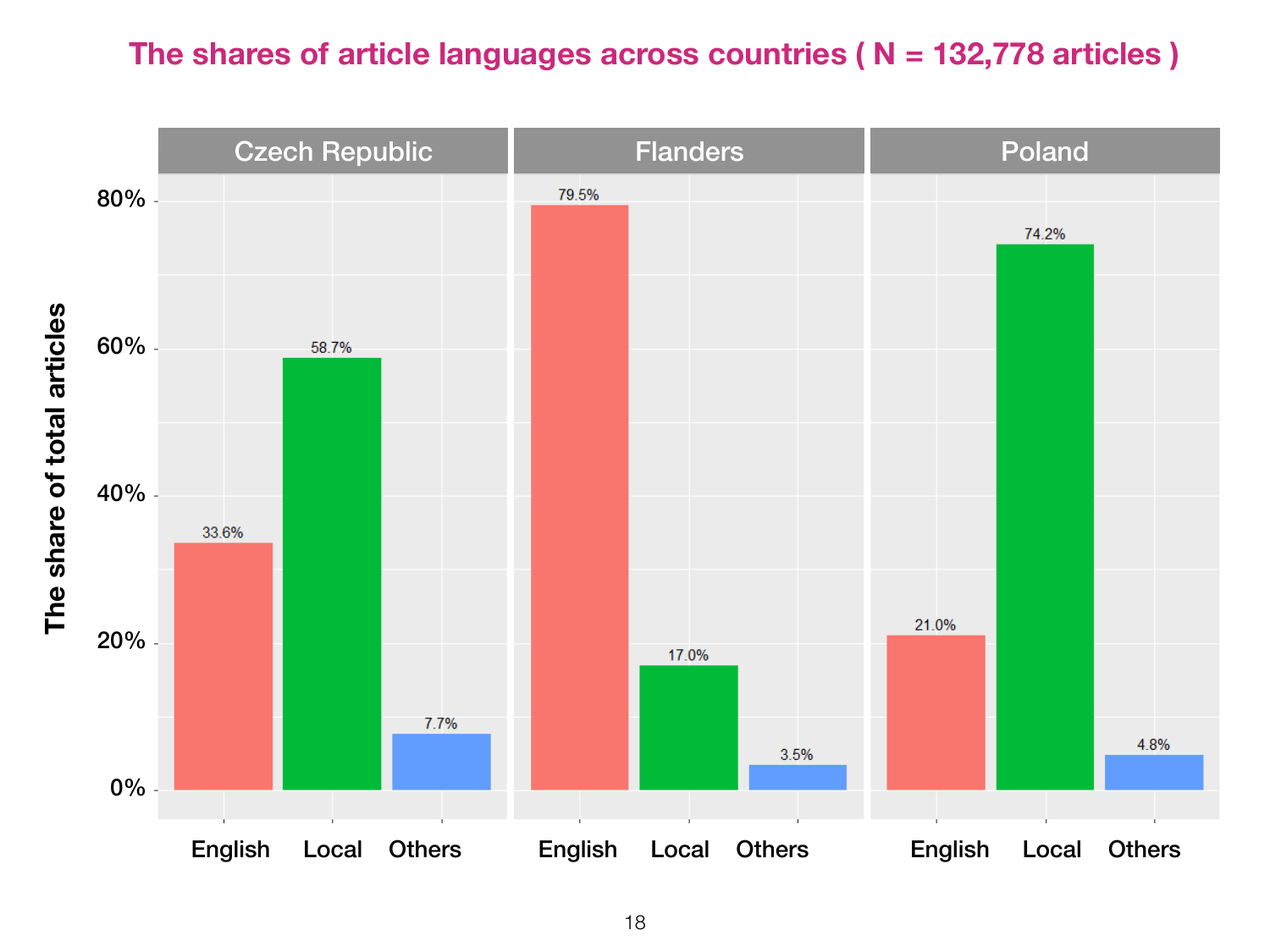#### **The number of article authors per country**  The mean and median values

| <b>Country</b>        | <b>Mean</b> | <b>Median</b> |
|-----------------------|-------------|---------------|
| <b>Czech Republic</b> | 2.28        |               |
| <b>Flanders</b>       | 5.67        | $\mathcal{S}$ |
| <b>Poland</b>         | 1.58        |               |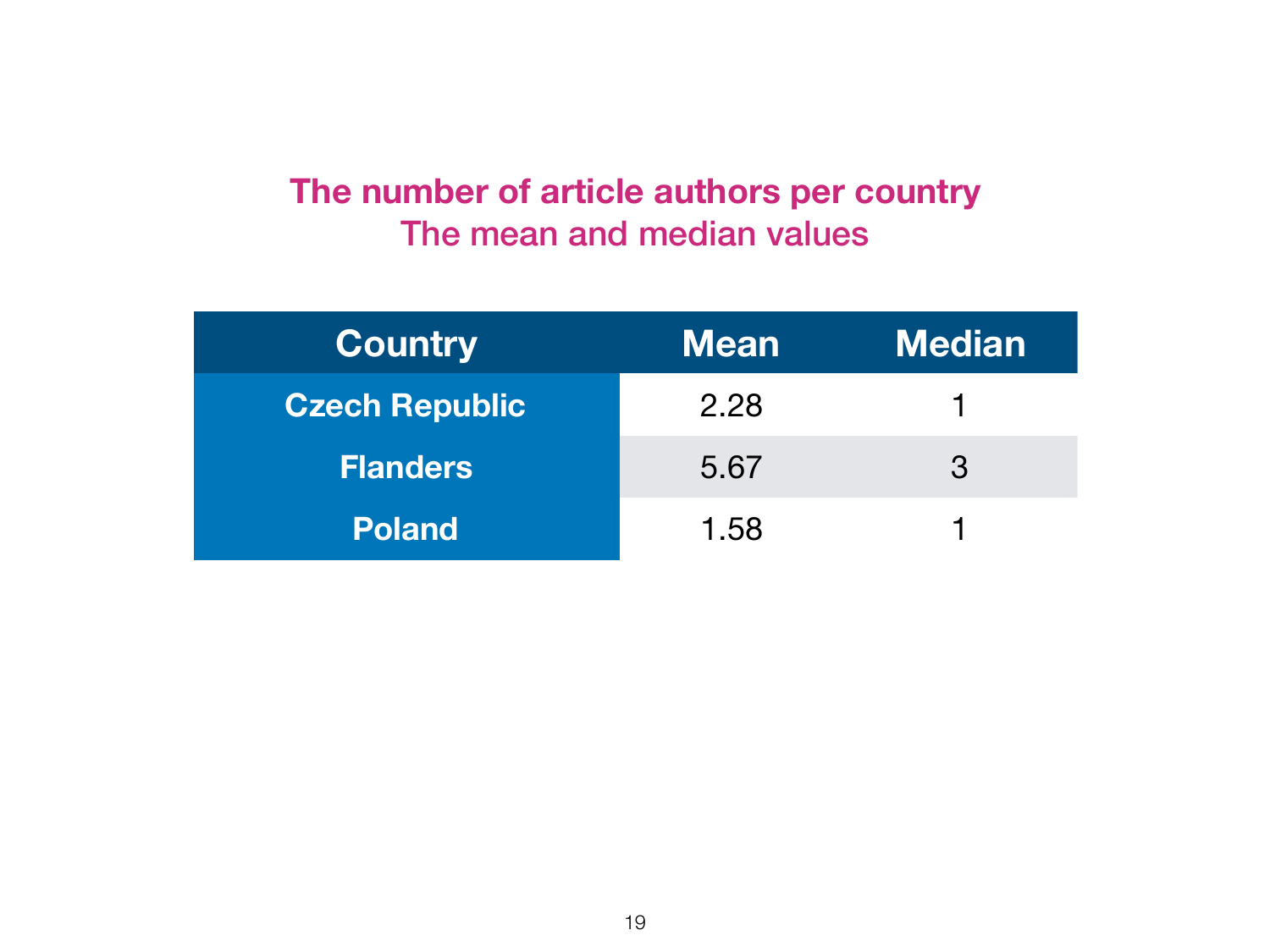#### **The number of article authors per country and gender**  The mean value\*



**\*** Data is aggregated at the researcher level. Therefore, one article might be counted several times in a country.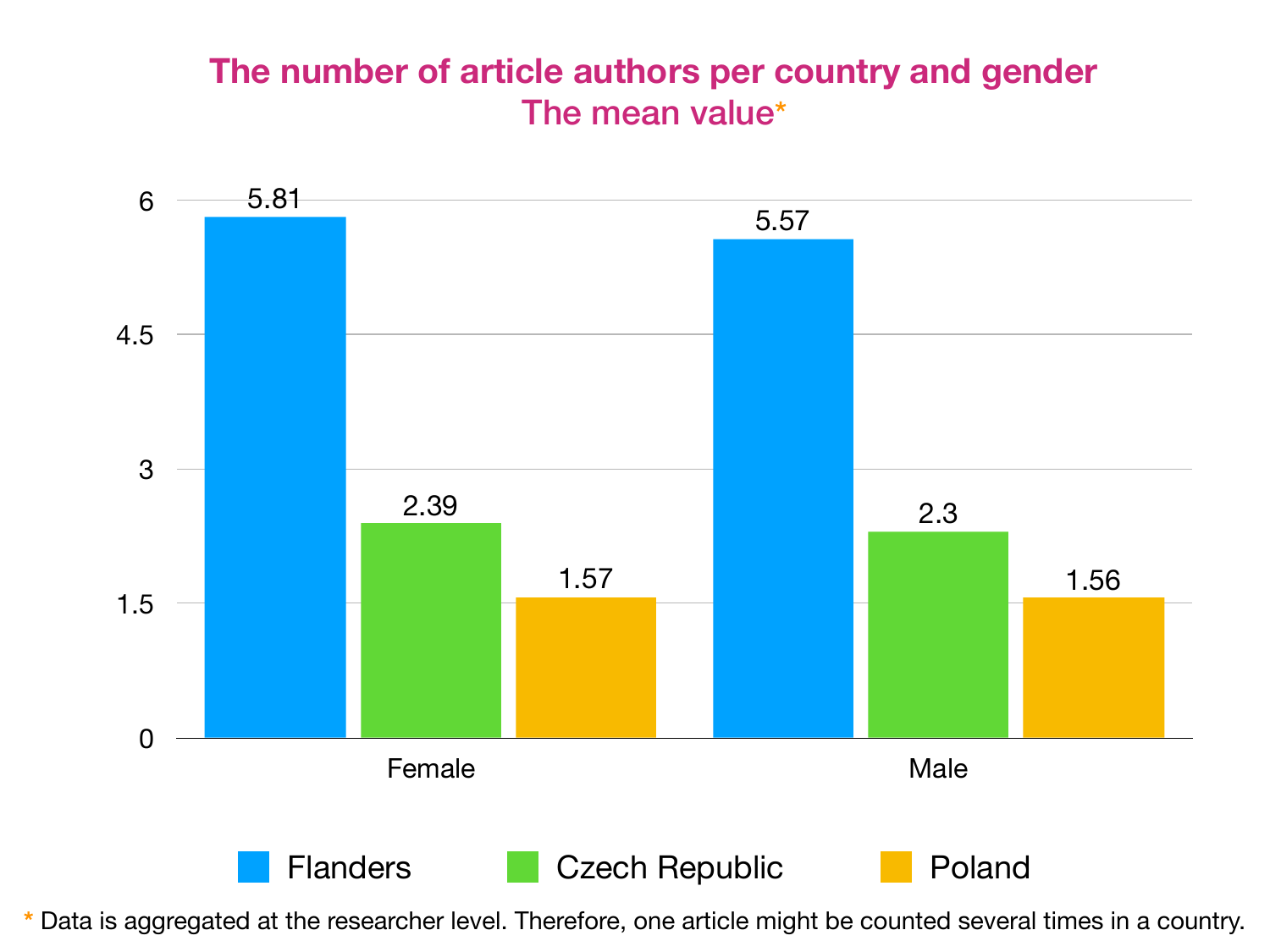# To be continued

## **when we will deliver full results :-)**